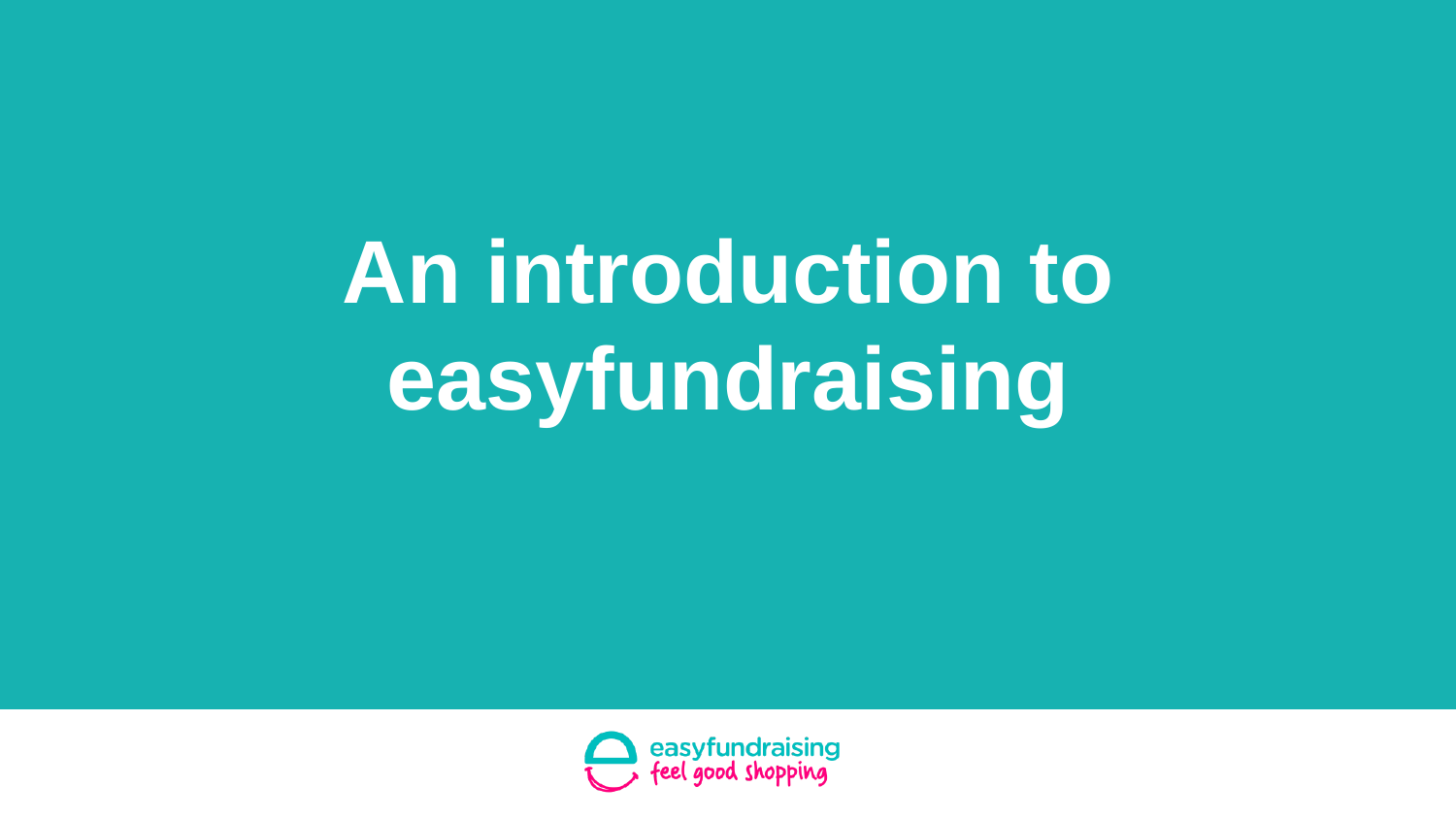## **An introduction to raising money with easyfundraising**

- About easyfundraising
- How it works
- Retailers
- The easyfundraising app
- The Donation Reminder
- Get started

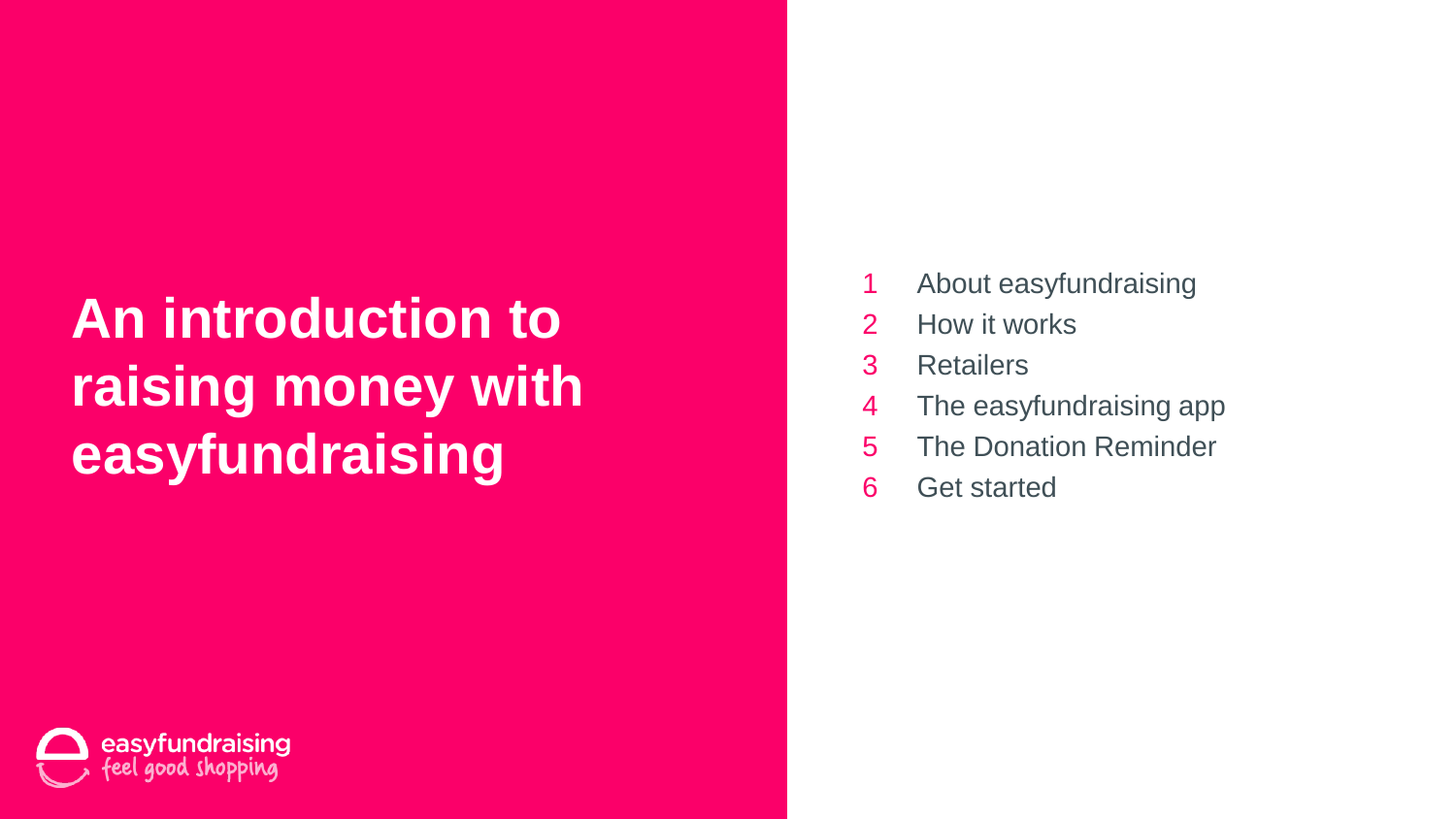#### **About easyfundraising**

- Collect **free donations** for charities and good causes every time you shop online with easyfundraising.org.uk
- With **over 3,300 retailers** on board ranging from Amazon to Expedia you can collect on everything from groceries, electronics and fashion to household utilities, insurance and travel
- There are already **1.3 million** caring supporters like you  $\vee$ signed up!
- **Over £20 million** raised for good causes

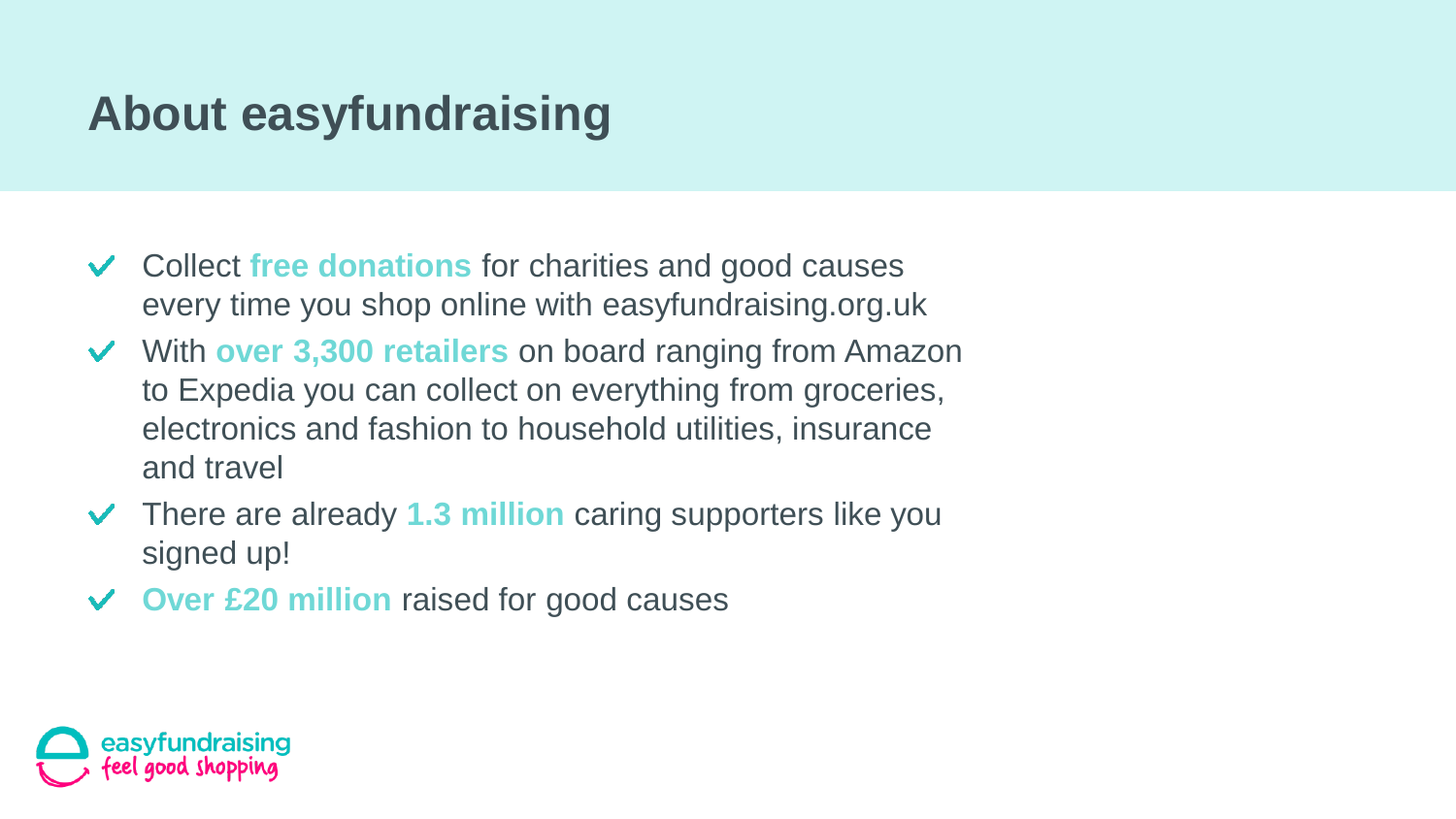#### **How easyfundraising works**



**Start at easyfundraising**  On our website, App or Donation reminder



**Find your favourite retailer**  Search over 3,300 shops and sites



**Shop and raise** Click and shop as normal and raise free donations on anything you buy

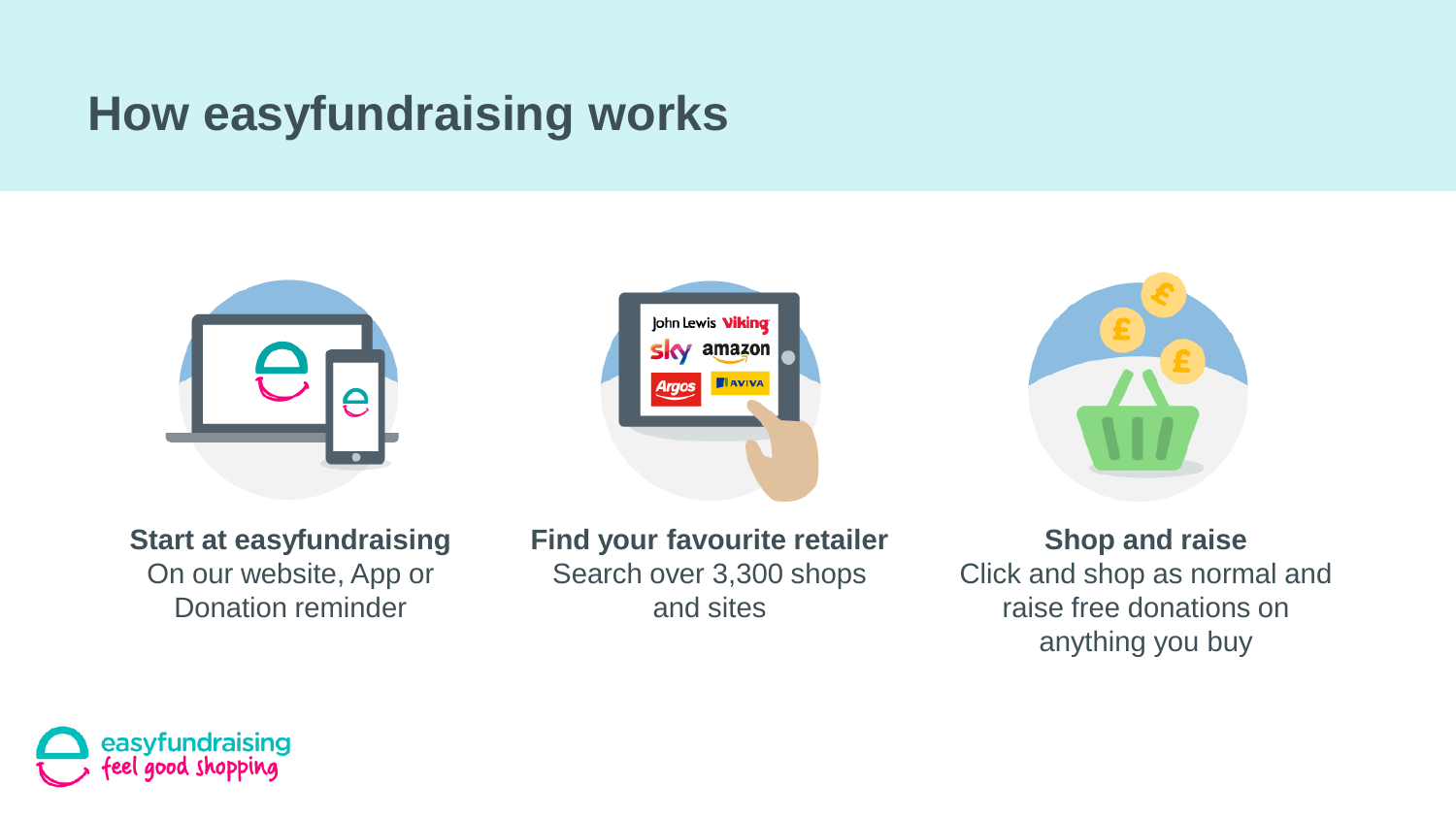#### **Over 3,300 retailers on board, including:**



easyfundraising aood shoppina

- **Business**
- Entertainment
- **Electricals**
- Fashion & Beauty
- Home & Garden
- Insurance & Finance
- Mobiles
- **Travel**
- **Utilities**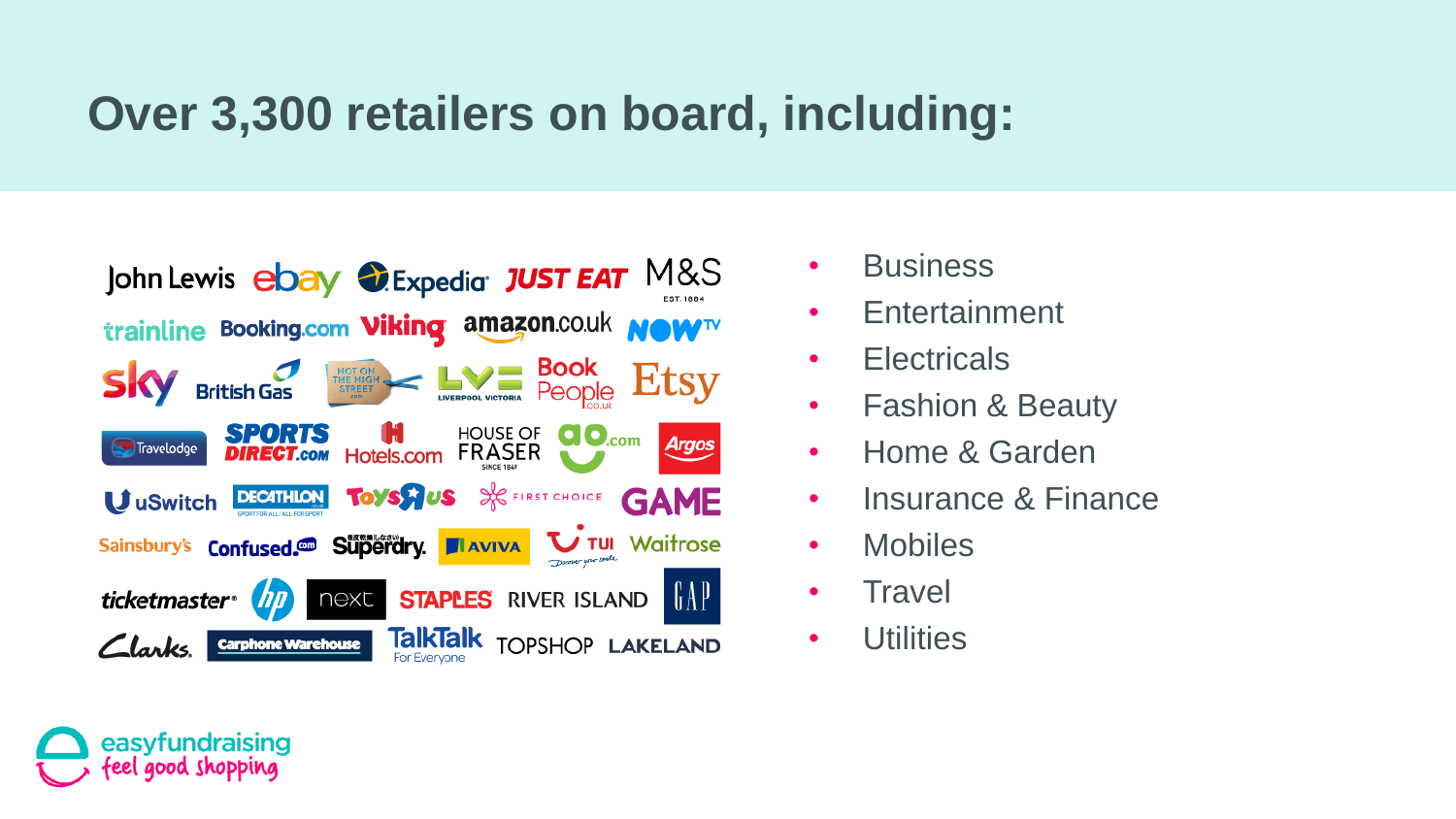### **The easyfundraising app**

- Shop on the go with **over 3,000 retailers** through  $\checkmark$ one app
- $\checkmark$ **Over £250,000** raised for good causes through the app in 2015
- Collect even more for your cause supporters who  $\checkmark$ use the app collect up to **50% more donations**
- $\checkmark$ Keep up to date with cause targets
- Share your donation triumphs with friends  $\checkmark$
- Available for both iPhone and Android $\checkmark$





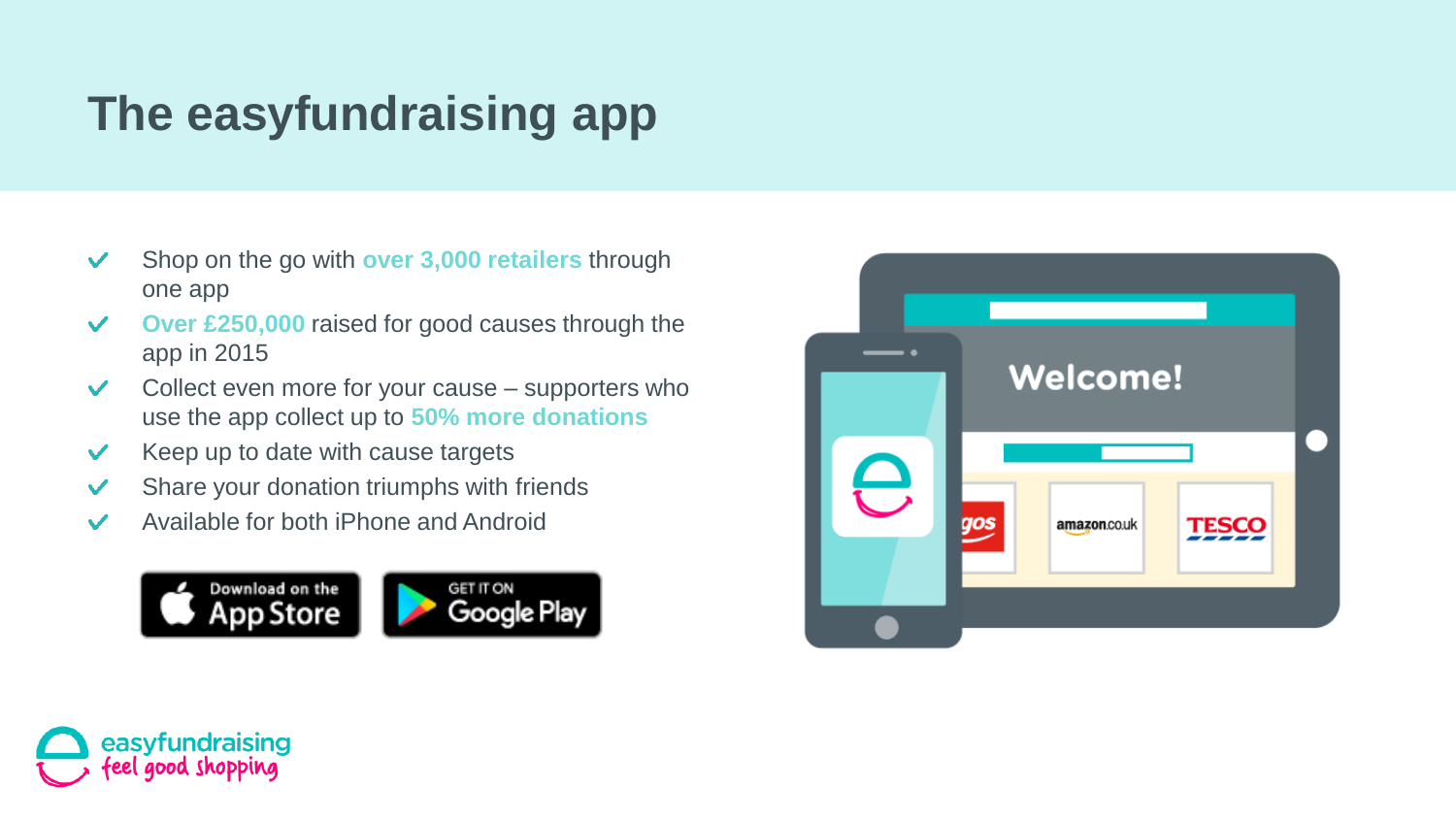#### **The Donation Reminder**

With our **Donation Reminder** you'll never ever forget a donation. Just shop online as normal and a handy reminder pops up to tell you when a donation is available.

- Supporters who use it collect up to  $\checkmark$ **five times more** donations
- It's completely advert free and has been  $\checkmark$ downloaded by **over 230,000 people**
- Collect donations on things you never  $\checkmark$ realised you could